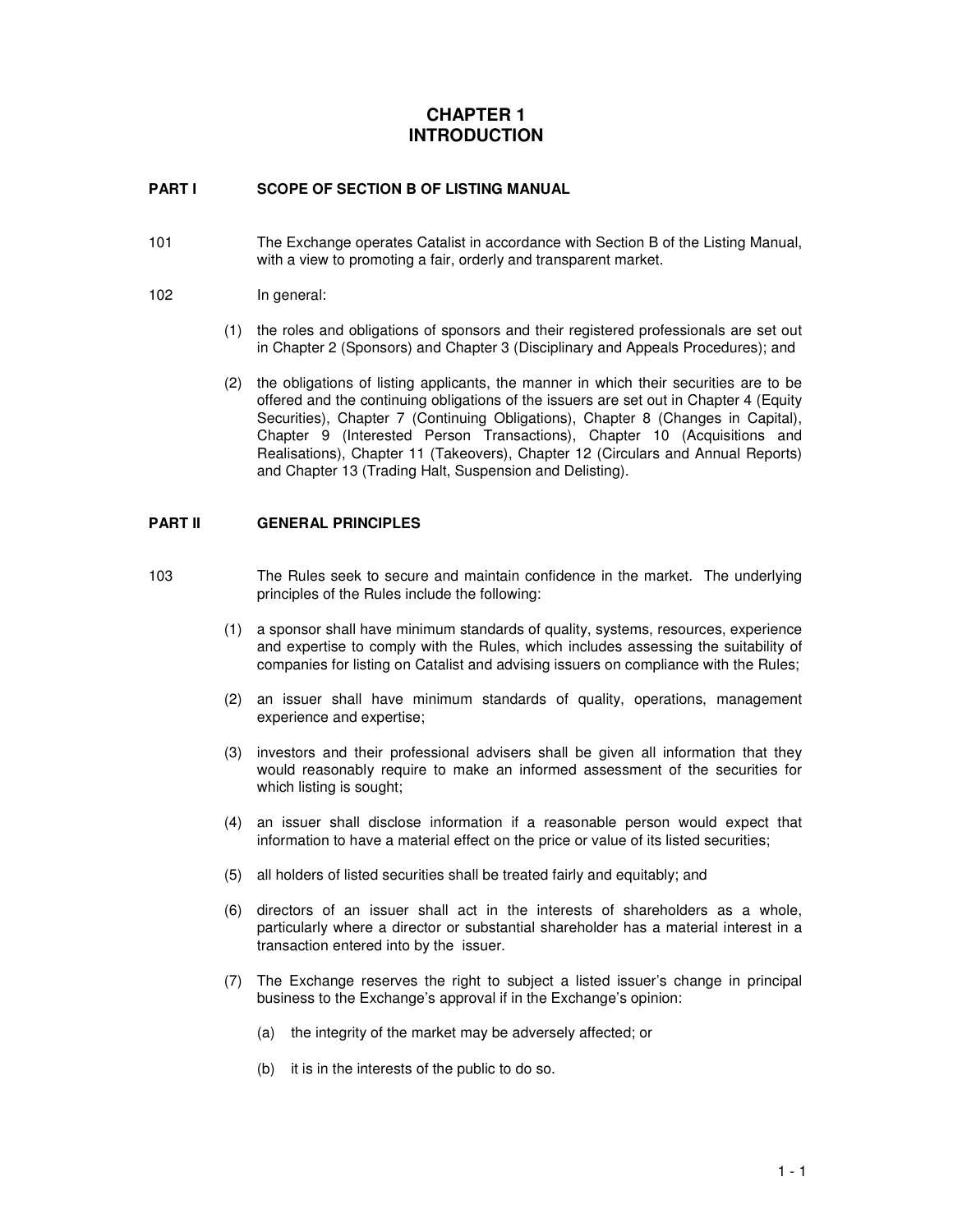## **PART III APPLICATION OF RULES**

104 The Rules are interpreted, administered and enforced by the Exchange.

- (1) An issuer admitted to the Exchange's Official List must comply with the Rules:
	- (a) In accordance with the spirit, intention and purpose; and
	- (b) by looking beyond form to substance.
- (2) An issuer shall ensure that its directors are responsible for the issuer's compliance with the Rules. The sponsor is responsible for advising the issuer on the interpretation and compliance with the issuer's obligations in the Rules. The decisions and requirements of the Exchange are conclusive and binding on the issuer. The Exchange may at any time vary its decision in any way, or revoke it. It may do so upon the application of the issuer or of its own accord and at its absolute discretion. The variation or revocation will take effect from the date specified by the Exchange.
- (3) A sponsor shall ensure that its directors are responsible for the sponsor's compliance with the Rules. Unless referred to the Disciplinary Committee or the Appeals Committee, the decisions and requirements of the Exchange are conclusive and binding on the sponsor. The Exchange may at any time vary its decision in any way, or revoke it. It may do so upon the application of the sponsor or of its own accord and at its absolute discretion. The variation or revocation will take effect from the date specified by the Exchange. Unless referred to the Appeals Committee, the decisions of the Disciplinary Committee are conclusive and binding. If referred to the Appeals Committee, its decisions are conclusive and binding.
- 105 The Exchange may impose additional requirements or make any listing subject to special conditions whenever it considers it appropriate.
- 106 The Exchange may waive or modify compliance with a Rule (or part of a Rule) either generally or to suit the circumstances of a particular case, unless the Rule specifies that the Exchange will not waive it. The Exchange may grant a waiver subject to such conditions, as it considers appropriate. If the Exchange waives a Rule (or part of a Rule) subject to a condition, the condition must be satisfied for the waiver to be effective. Where a waiver is granted, the issuer must announce the waiver, the reasons for seeking the waiver and the conditions, if any, upon which the waiver is granted as soon as practicable. Applications for waivers should be submitted through the issuer's sponsor.
- 107 Where the Exchange rejects an admission, or other application made pursuant to Section B of the Listing Manual, it may, if it considers it appropriate, disclose the reasons for its decision but is under no obligation to do so.
- 108 (1) The Rules may be amended by the Exchange from time to time, subject to such approval as may be required by applicable law. The Exchange may, from time to time, issue Practice Notes or amend existing Practice Notes to provide guidance on the interpretation and application of any Rule or a more detailed prescription of a Rule. The Exchange may from time to time issue a best practices guide relating to corporate governance matters, and may amend such best practices guide.
	- (2) The Exchange may, from time to time, publish transitional arrangements in relation to any amended or new rule.